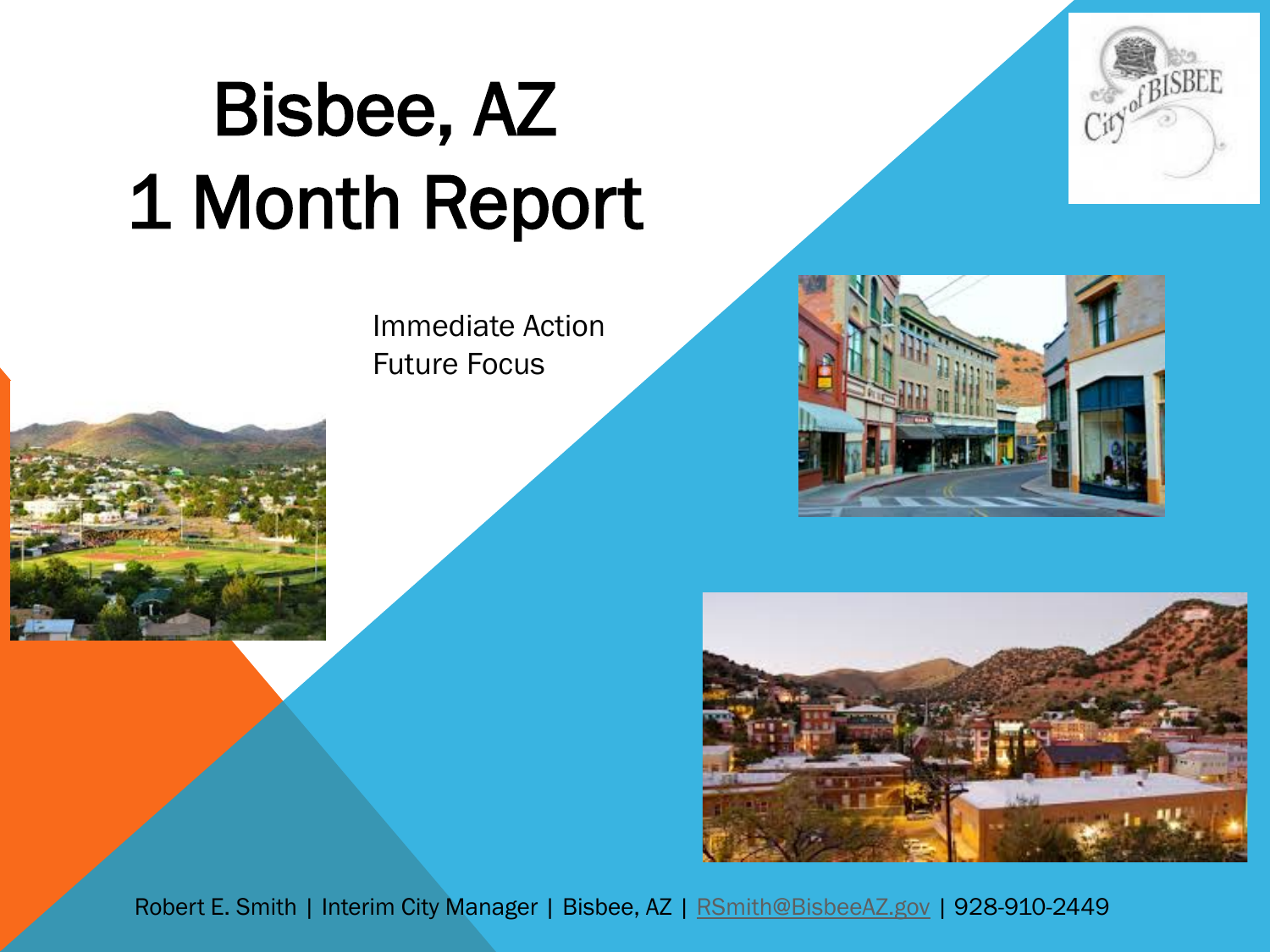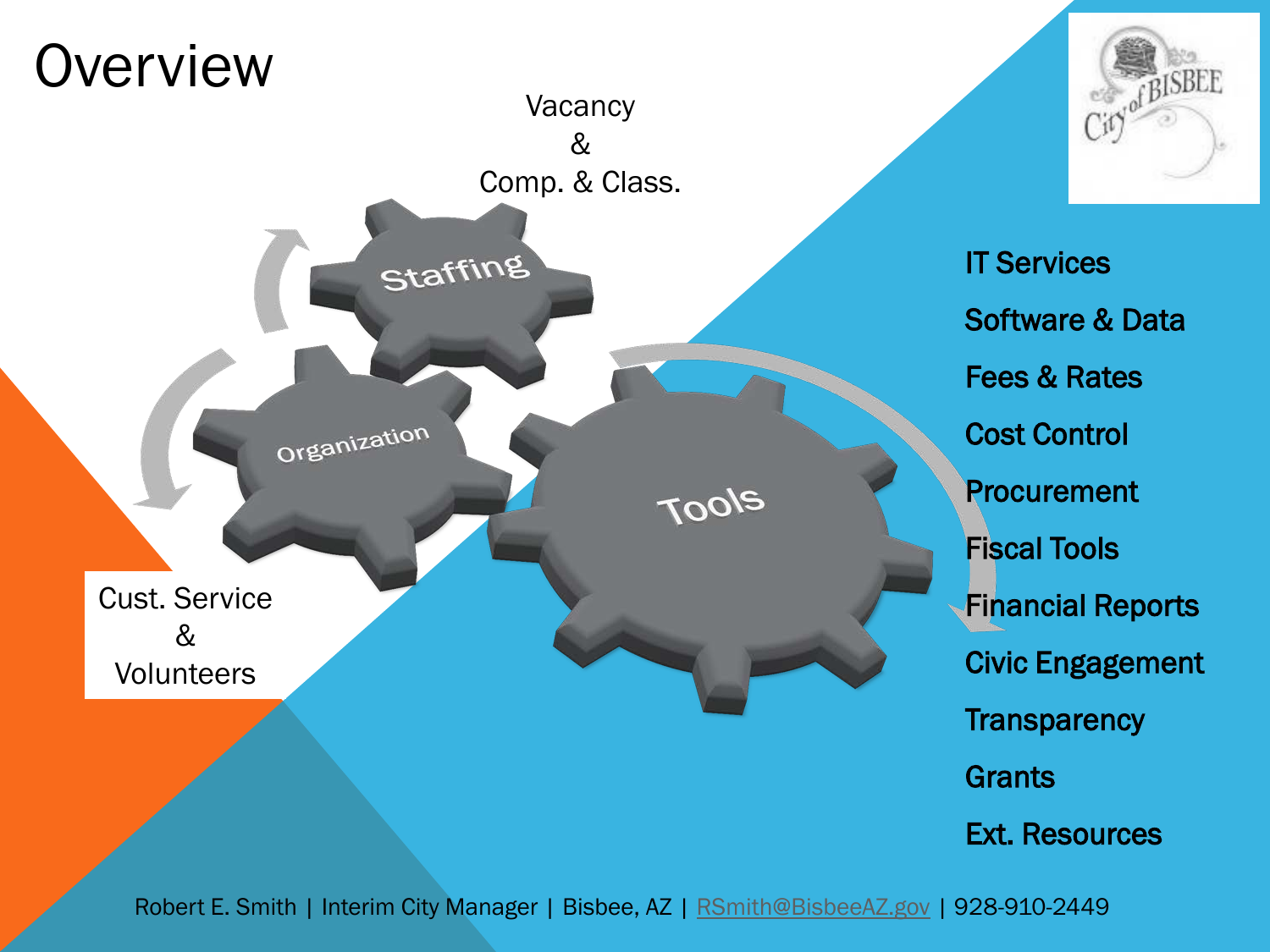#### IT Services, Software & Data Mgt. Risk Mgt./Productivity/Effectiveness

## Payroll & Online Bill Pay

## Agenda Mgt.

PD FD

Accuracy/Processing Compliance/Mgt. Accounts Payable

Administration of Decisions/Projects

Public Safety Emergency Resp. Infrastructure Mgt.

Robert E. Smith | Interim City Manager | Bisbee, AZ | [RSmith@BisbeeAZ.gov](mailto:RSmith@BisbeeAZ.gov) | 928-910-2449

Codes

Pub.

Wks.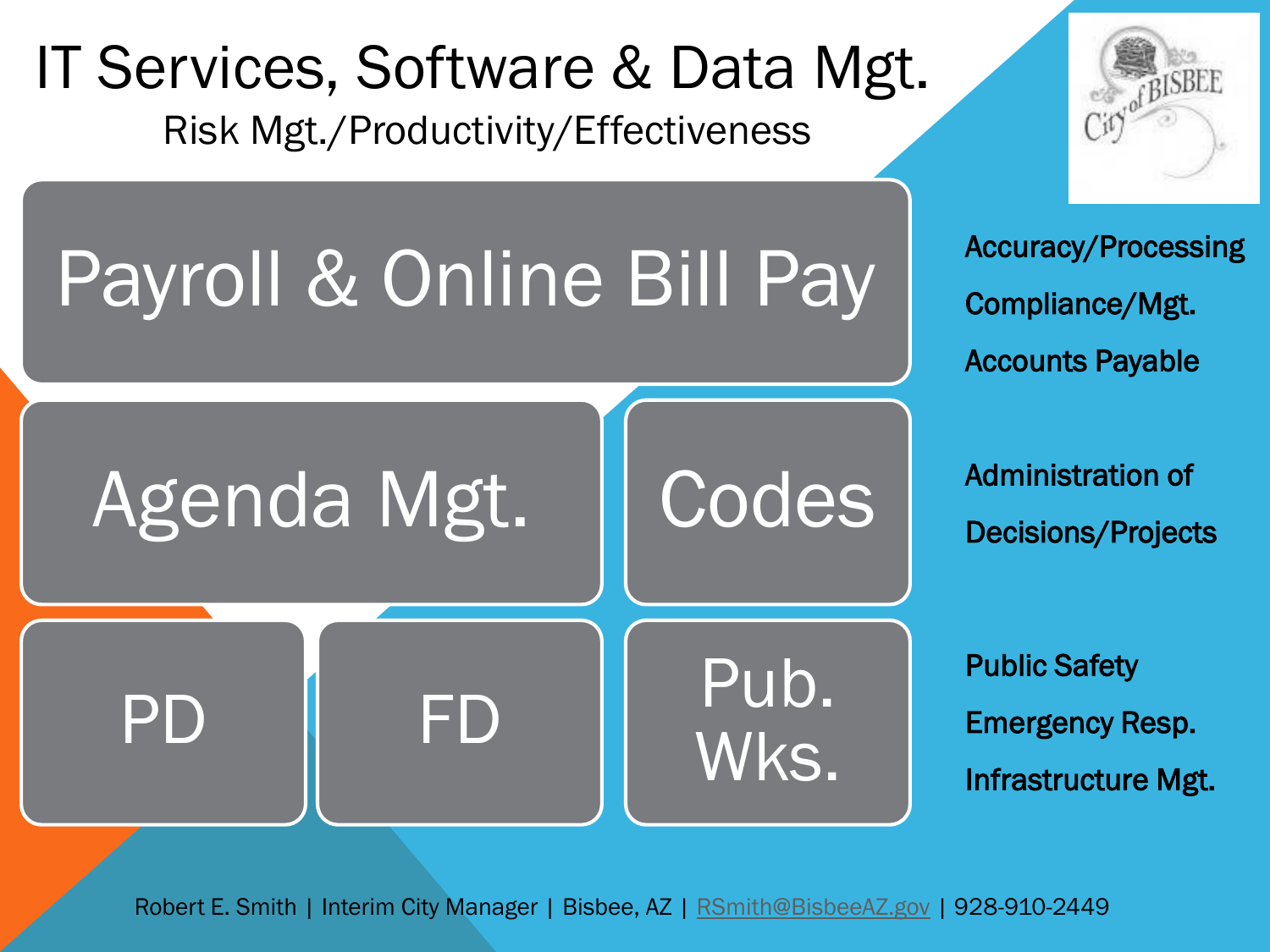#### Rates/Fees/Fines Adjustment Cost Recovery





Set Cost Recovery Levels Acknowledge Subsidies Est. Rational Basis/Nexus

Set Rates/Fees/Fines

Administer, Charge, Collect

Observe/Document/Adjust

Feedback & Adjust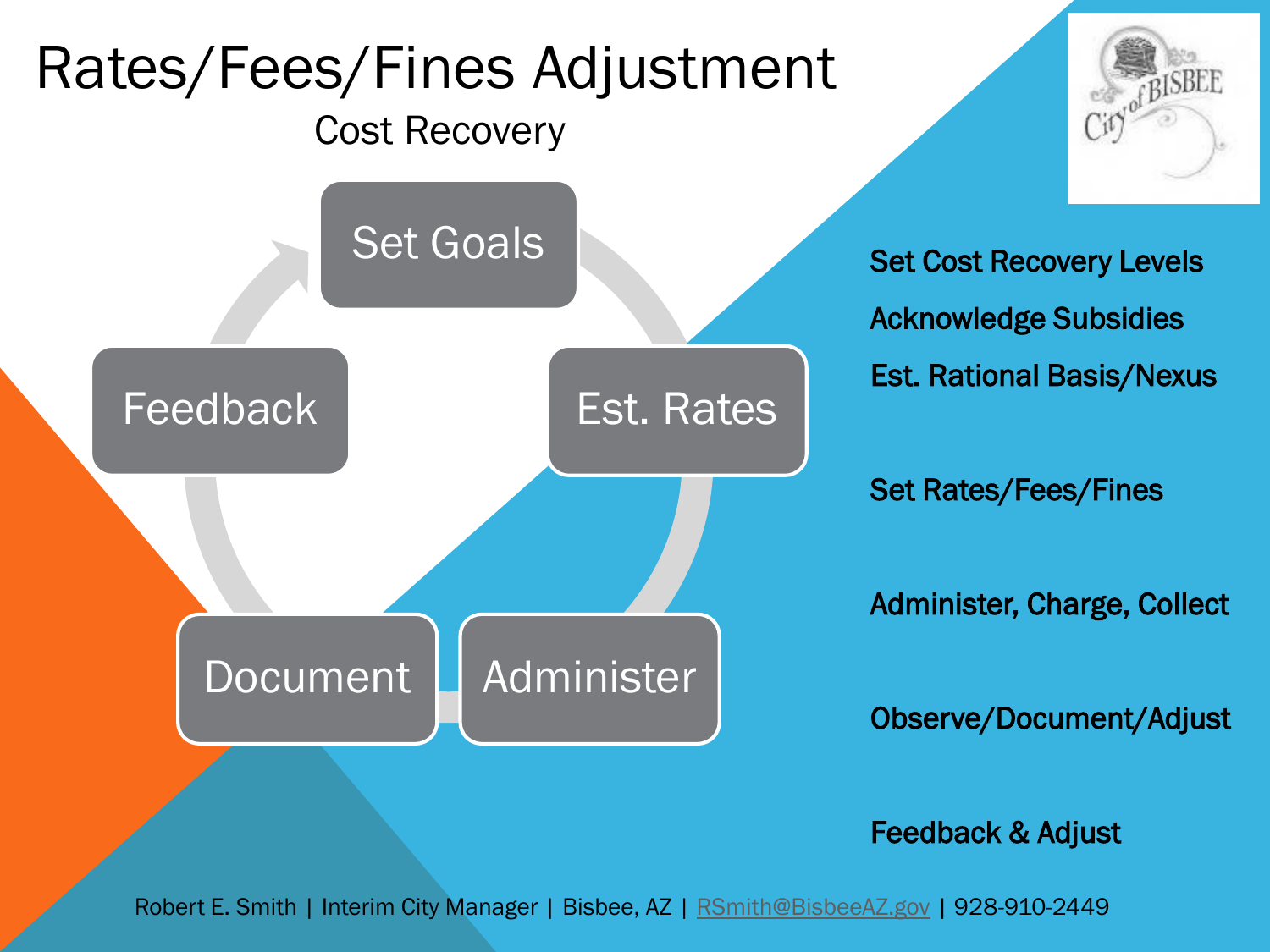## IT Planning, Deployment & Security



#### Service, Accessibility, Transparency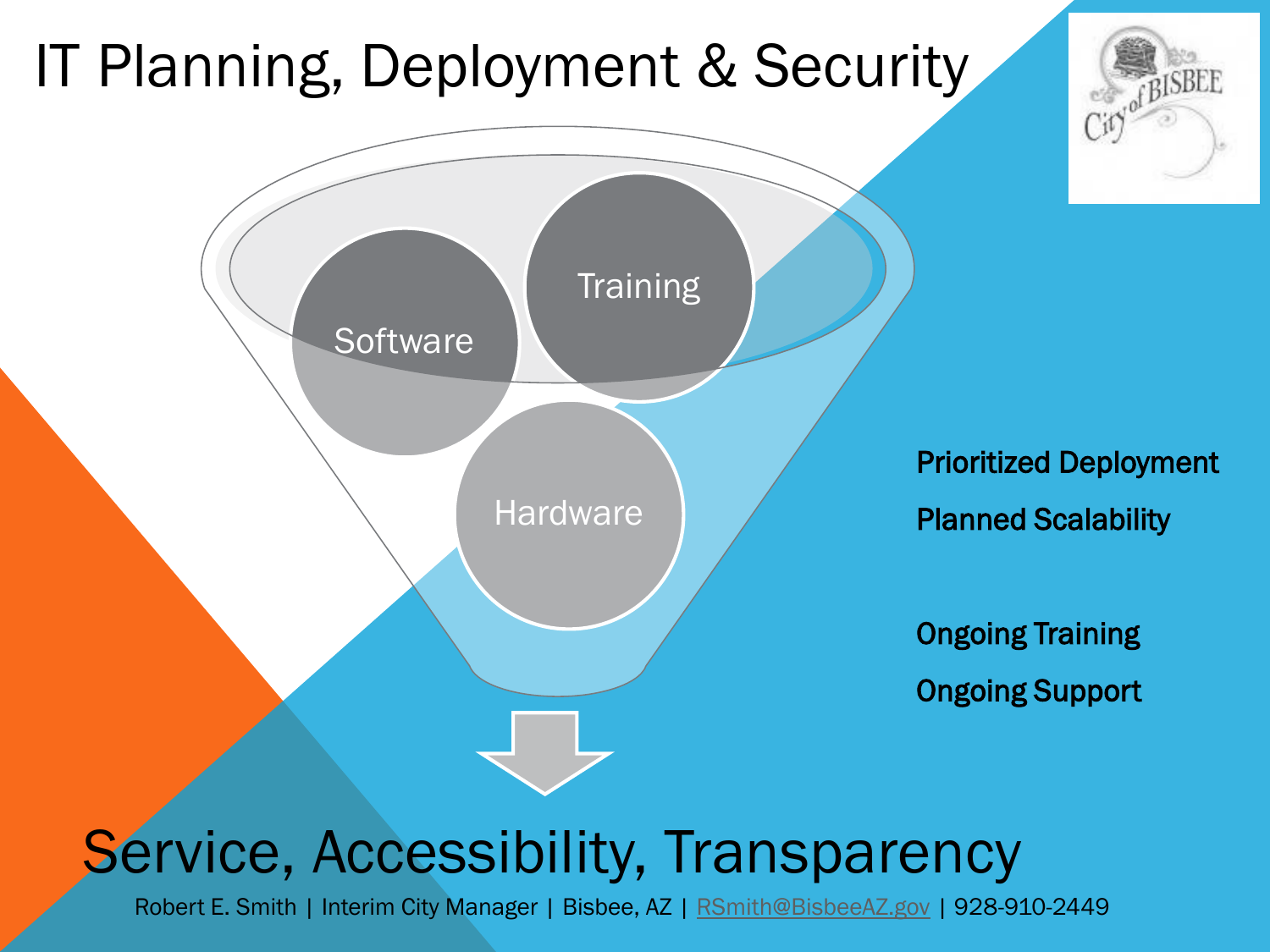#### Preservation & Asset Maintenance







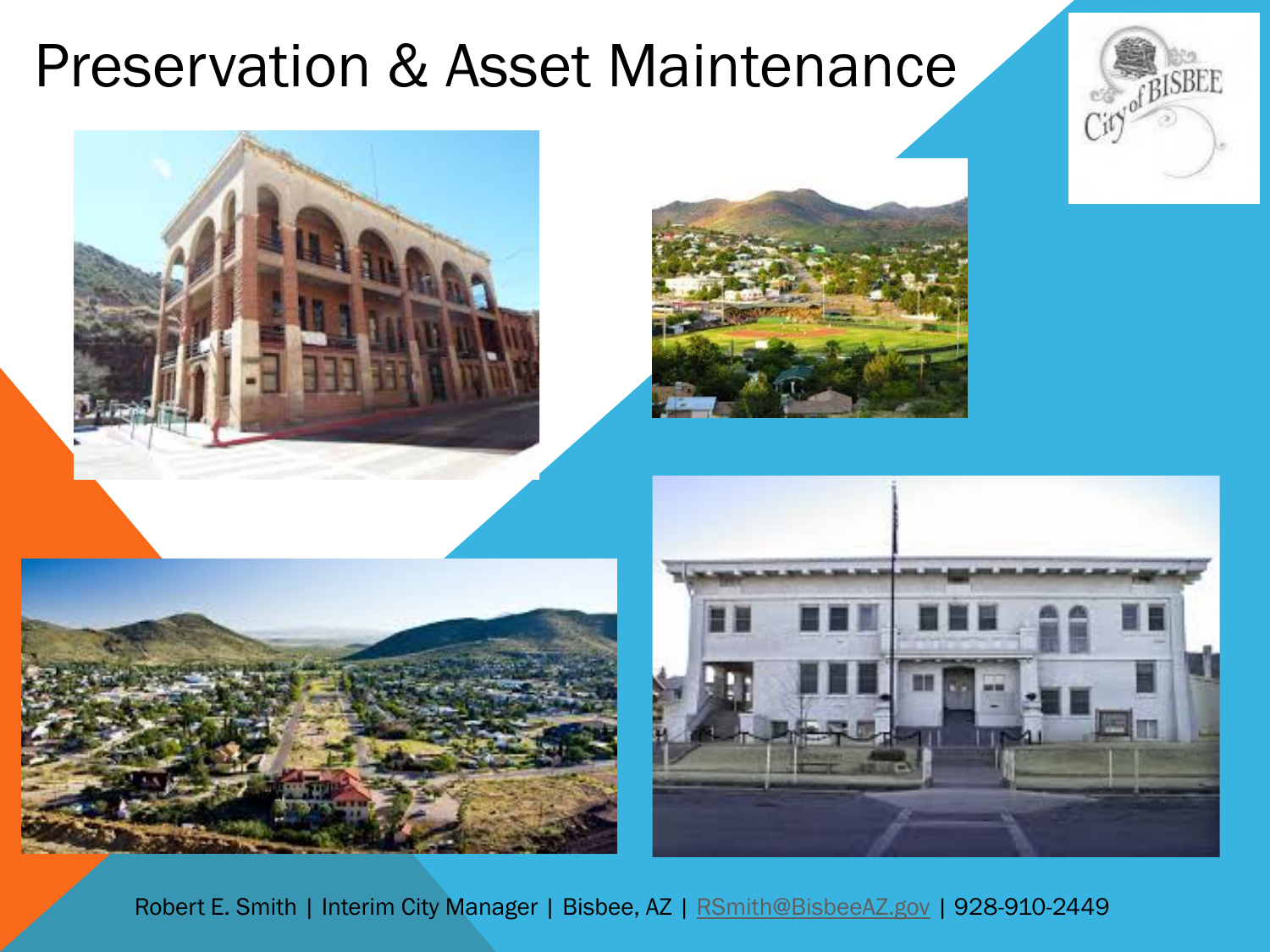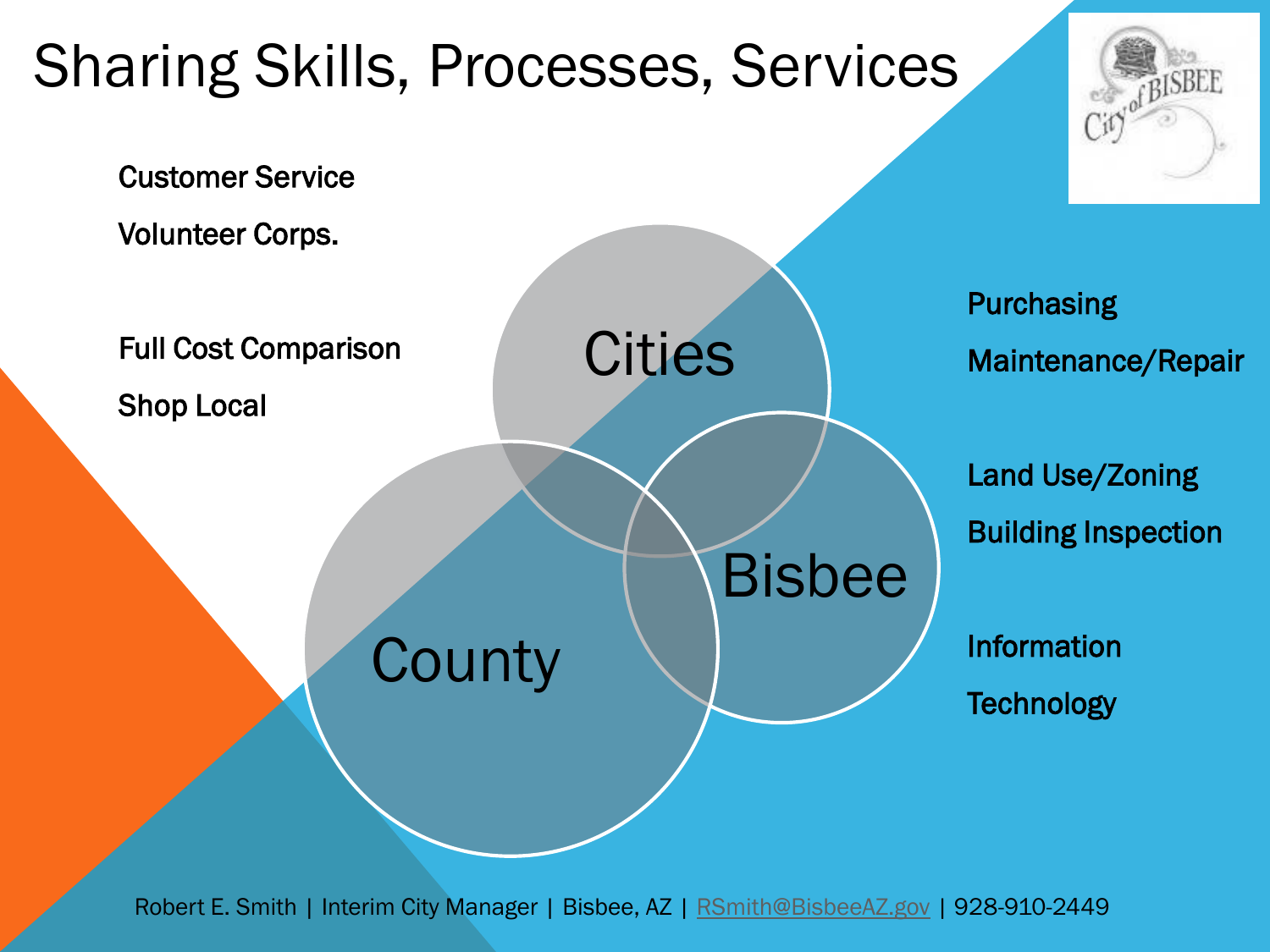#### Customer Services & Volunteers



Customer Care Problem Resolution Enhanced Services Cooperative Projects Deptl. Support

BISBEE

### Customer Service, Accessibility, Transparency -- ROI

Robert E. Smith | Interim City Manager | Bisbee, AZ | [RSmith@BisbeeAZ.gov](mailto:RSmith@BisbeeAZ.gov) | 928-910-2449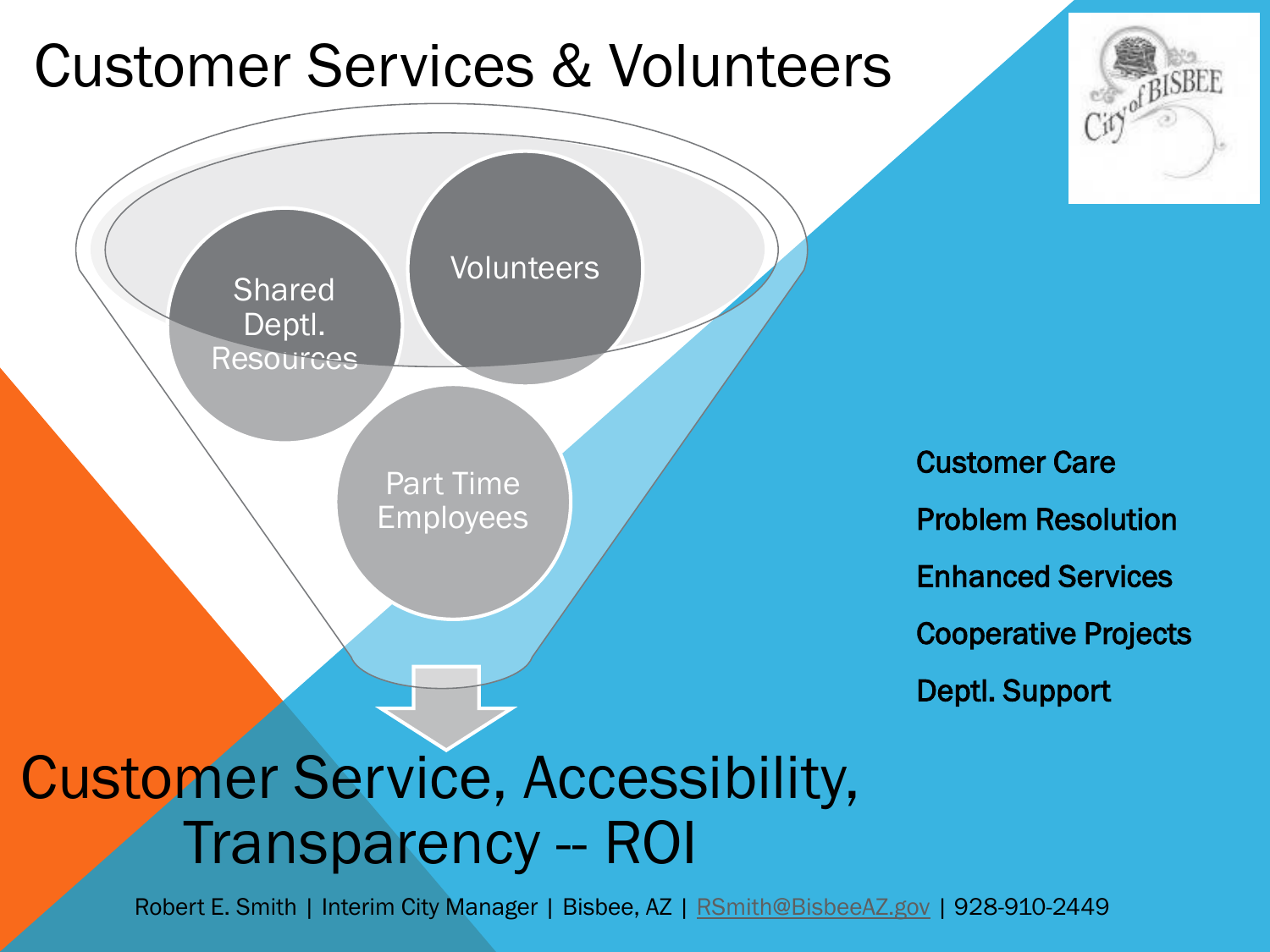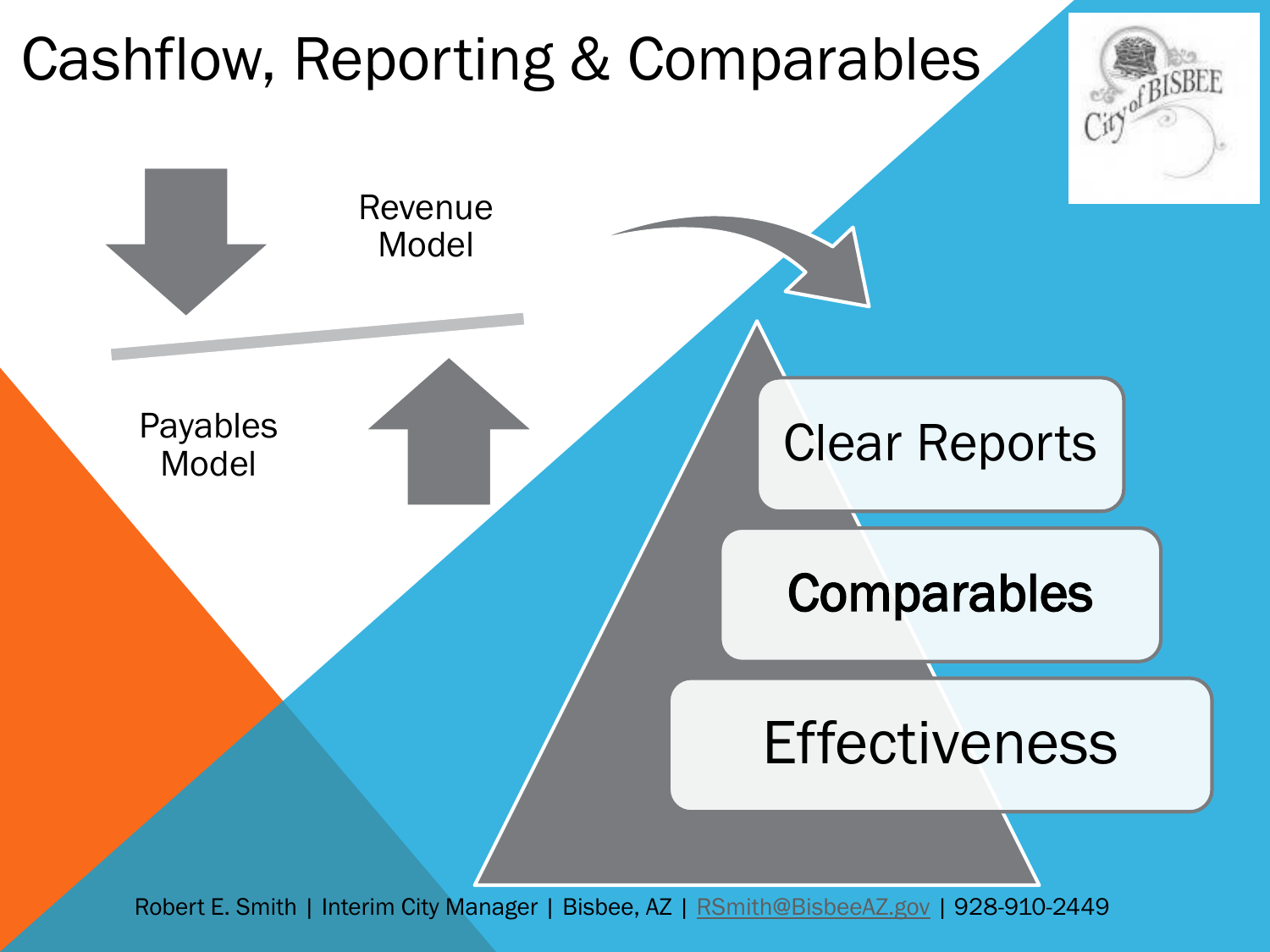## Clear Analysis  $\boldsymbol{\alpha}$ Impact Evaluation



- 
- 
- 
- Hourly Rate V. Total Annual Cost
- Sticker Price V. True Cost of Acquisition
- Initial Cost V. Sustainability Cost
- Fee Collections V. True Cost of Services

Robert E. Smith | Interim City Manager | Bisbee, AZ | [RSmith@BisbeeAZ.gov](mailto:RSmith@BisbeeAZ.gov) | 928-910-2449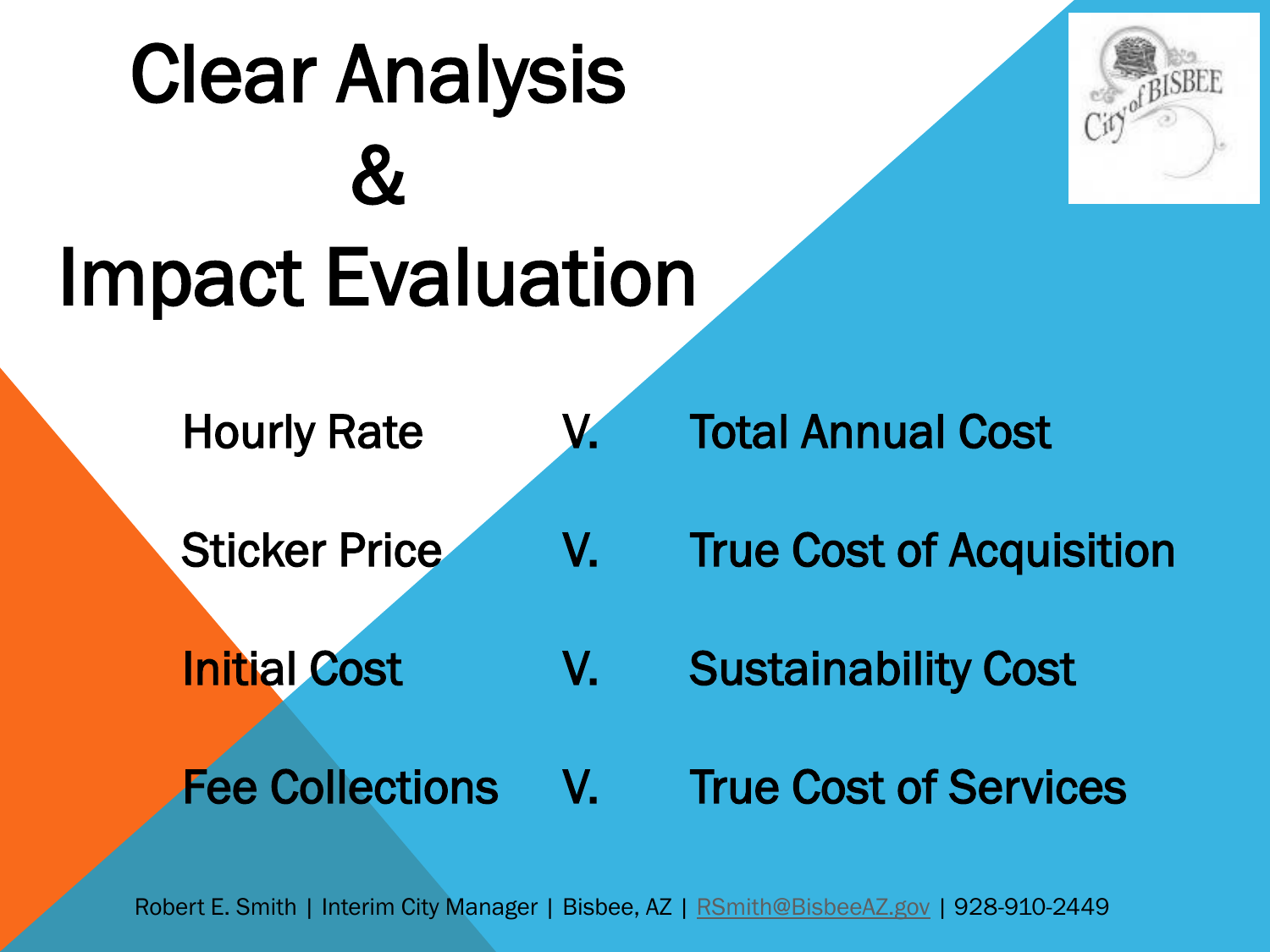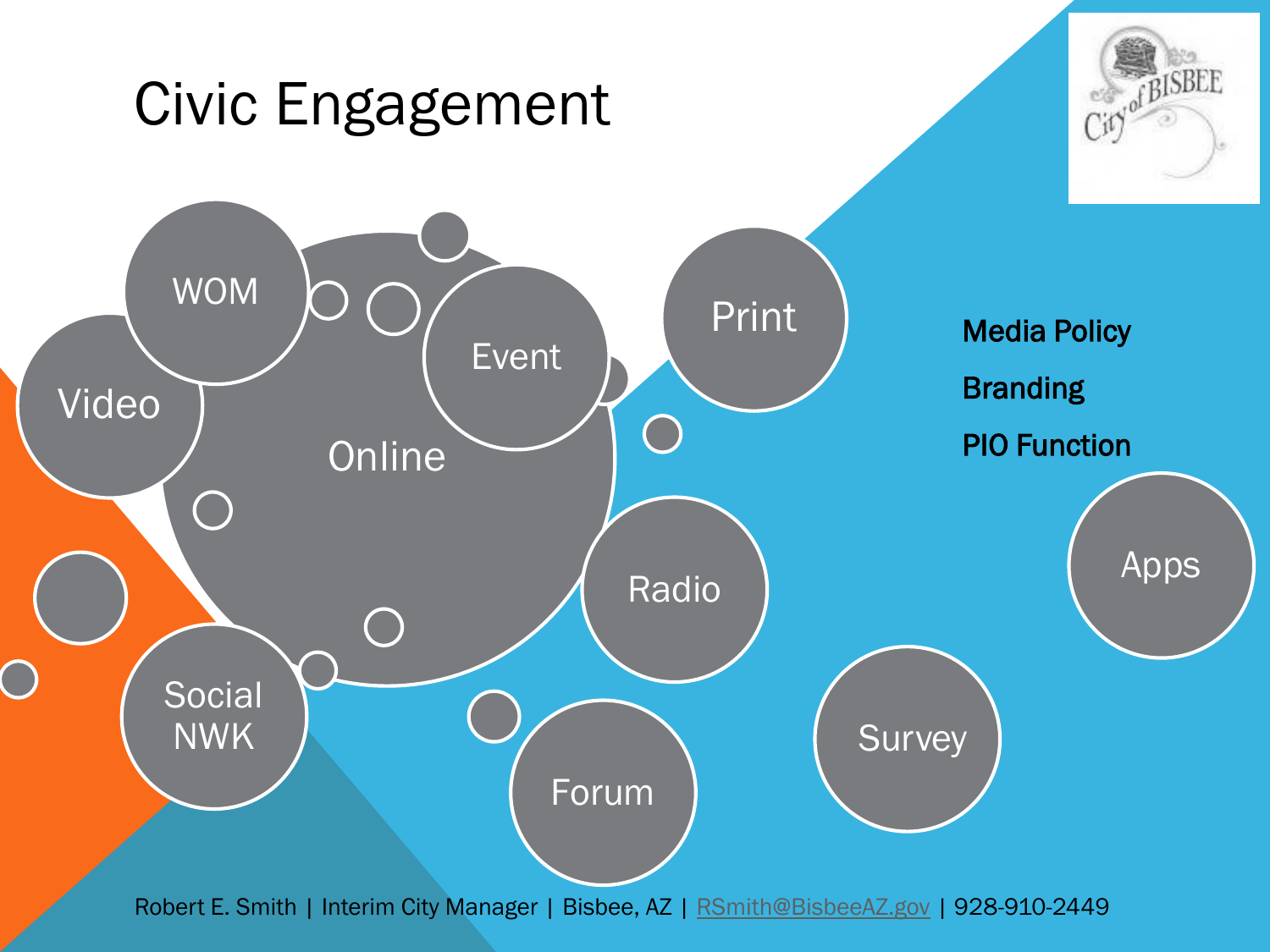

Robert E. Smith | Interim City Manager | Bisbee, AZ | [RSmith@BisbeeAZ.gov](mailto:RSmith@BisbeeAZ.gov) | 928-910-2449